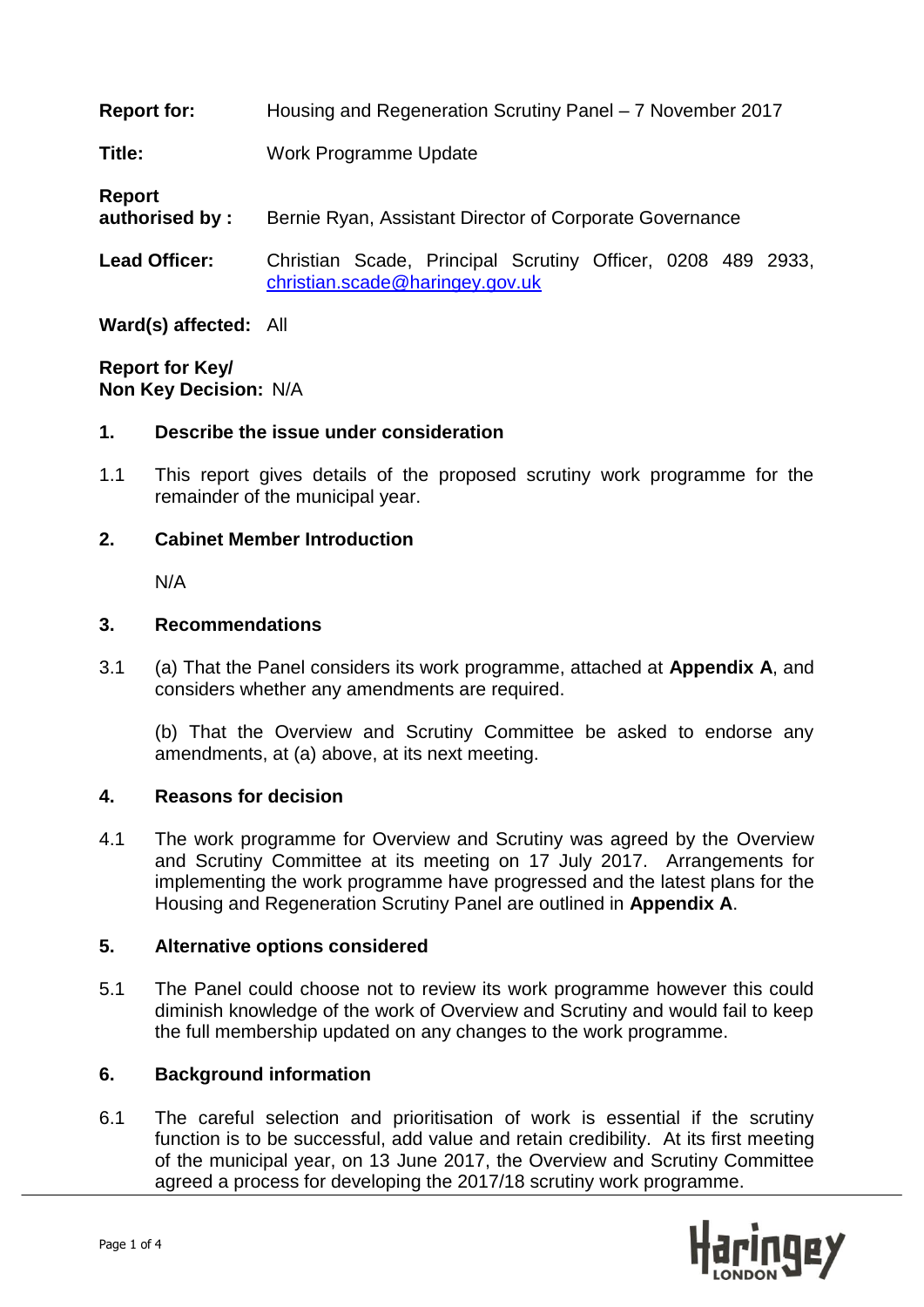- 6.2 Following this meeting, a number of activities took place, including various agenda planning meetings, where suggestions, including a number from members of the public, were discussed. From these discussions issues were prioritised and an indicative work programme agreed by the Overview and Scrutiny Committee in late July.
- 6.3 Whilst Scrutiny Panels are non-decision making bodies, i.e. work programmes must be approved by the Overview and Scrutiny Committee, this item gives the Panel an opportunity to oversee and monitor its work programme and to suggest amendments.
- 6.4 In addition, following discussion by the Panel on 22 June, it was agreed an indepth piece of work should be undertaken focusing on the conditions and attitudes towards social housing in Haringey. The timescale for this review is outlined below.

| <b>Activity</b>                            | <b>Dates</b>              |
|--------------------------------------------|---------------------------|
| Review set up by Panel / OSC               | <b>Jul 2017</b>           |
| Scoping                                    | Aug / Sept 2017           |
| Scoping Document agreed by OSC             | 16 Oct 2017               |
| <b>Evidence Gathering</b>                  | Oct 2017 - Jan 2018       |
| Analyse findings / develop recommendations | Late Jan / early Feb 2018 |
| Draft report signed off                    | 23 Feb 2018               |
| - with comments from legal / finance       |                           |
| Draft report considered by the Panel       | 13 Mar 2018               |
| OSC to discuss / agree final report        | 26 Mar 2018               |
| <b>Cabinet Response</b>                    | <b>Jun 2018</b>           |

### **Forward Plan**

- 6.5 Since the implementation of the Local Government Act and the introduction of the Council's Forward Plan, scrutiny members have found the Plan to be a useful tool in planning the overview and scrutiny work programme. The Forward Plan is updated each month but sets out key decisions for a 3 month period.
- 6.6 To ensure the information provided to the Panel is up to date, a copy of the most recent Forward Plan can be viewed via the link below:

<http://www.minutes.haringey.gov.uk/mgListPlans.aspx?RP=110&RD=0&J=1>

6.7 The Panel may want to consider the Forward Plan and discuss whether any of these items require further investigation or monitoring via scrutiny.

### **Recommendations, Actions and Responses**

6.8 The issue of making, and monitoring, recommendations/actions is an important part of the scrutiny process. A verbal update on actions completed since the last meeting will be provided by the Principal Scrutiny Officer.

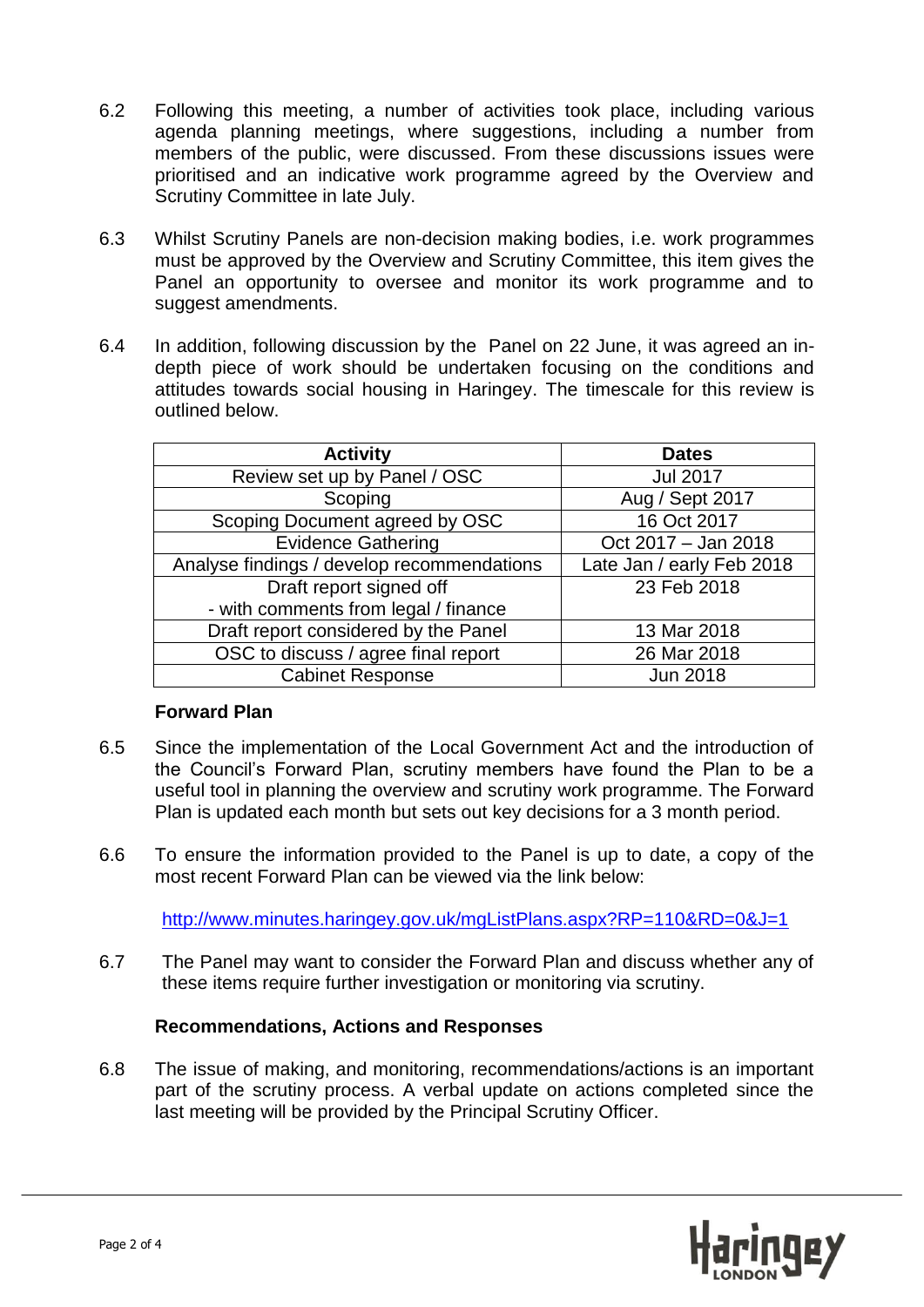#### **Contribution to strategic outcomes**

6.9 The individual issues included within the Housing and Regeneration Scrutiny Panel work programme were identified following consideration, by relevant Members and officers, of the priorities within the Corporate Plan. Their selection was based on their potential to contribute to strategic outcomes, specifically in relation to Priority 4 – "Drive growth and employment from which everyone can benefit" – and to Priority 5 – *"Create homes and communities where people choose to live and are able to thrive*"

### **7. Statutory Officers comments (Chief Finance Officer (including procurement), Assistant Director of Corporate Governance, Equalities)**

### **Finance and Procurement**

7.1 There are no financial implications arising from the recommendations set out in this report. Should any of the work undertaken by Overview and Scrutiny generate recommendations with financial implications then these will be highlighted at that time.

### **Legal**

- 7.2 There are no immediate legal implications arising from this report.
- 7.3 Under Section 21 (6) of the Local Government Act 2000, an Overview and Scrutiny Committee has the power to appoint one or more sub-committees to discharge any of its functions.
- 7.4 In accordance with the Council's Constitution, the approval of the future scrutiny work programme and the appointment of Scrutiny Panels (to assist the scrutiny function) falls within the remit of the Overview and Scrutiny Committee.
- 7.5 Scrutiny Panels are non-decision making bodies and the work programme and any subsequent reports and recommendations that each scrutiny panel produces must be approved by the Overview and Scrutiny Committee. Such reports can then be referred to Cabinet or Council under agreed protocols.

#### **Equality**

- 7.6 The Council has a Public Sector Equality Duty under the Equality Act (2010) to have due regard to the need to:
	- Eliminate discrimination, harassment and victimisation and any other conduct prohibited under the Act;
	- Advance equality of opportunity between people who share those protected characteristics and people who do not;
	- Foster good relations between people who share those characteristics and people who do not.